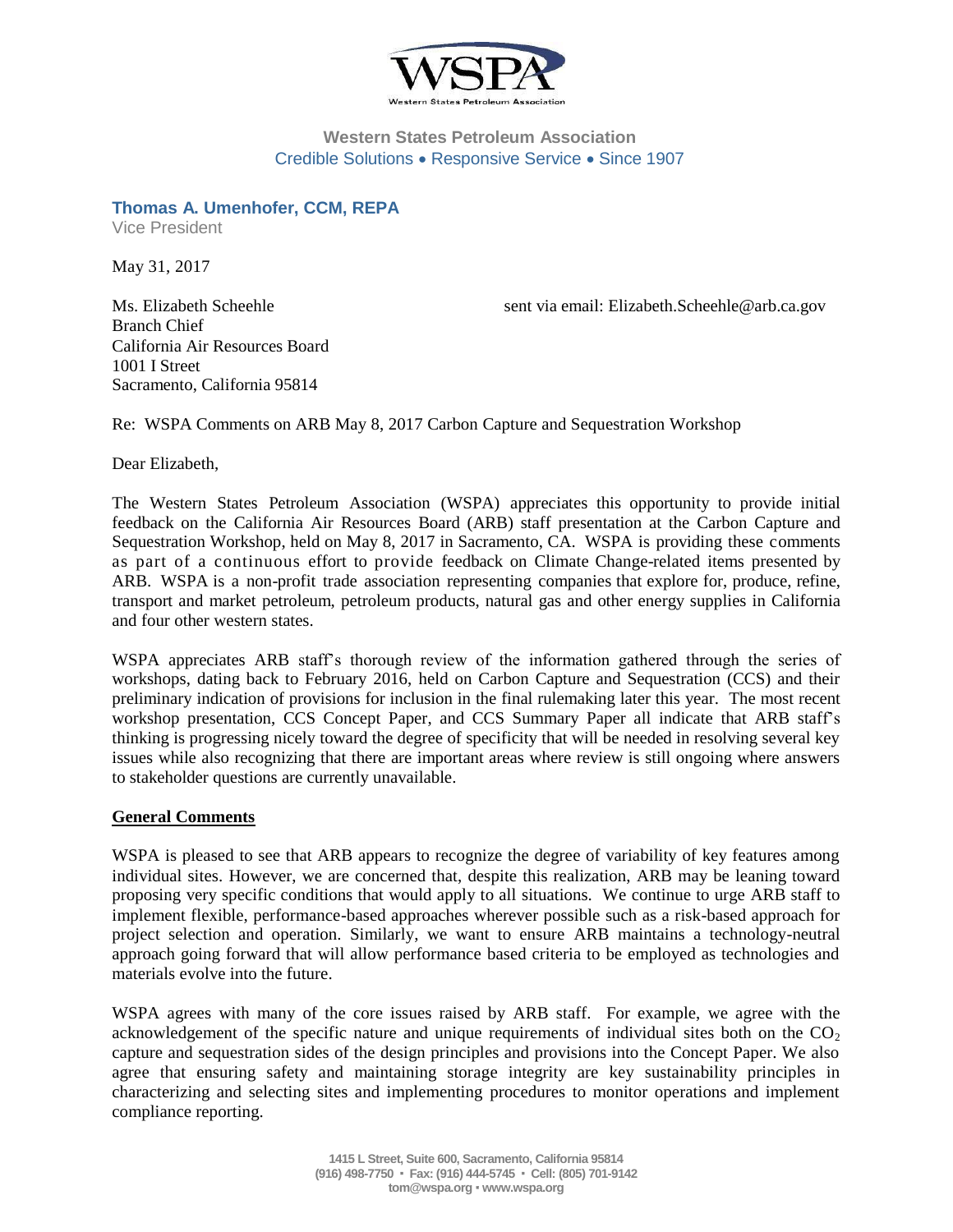WSPA would like to express the need for caution regarding some of the provisions in the current proposal that appear overly-conservative and potentially in conflict with a pragmatic approach that is needed to preserve the potential role that CCS can play in the future. We recommend that ARB begin with the fundamental principle that injected  $CO<sub>2</sub>$  remains sequestered unless data from monitoring and record keeping indicates otherwise. In this context, we find the following elements in ARB's current thinking potentially problematic:

- $\triangleright$  The 50 or 100-year post closure monitoring period.
- $\triangleright$  The requirement that CO<sub>2</sub> cannot be transferred from sequestration sites or that such sites (wells) cannot ever be reopened.
- $\triangleright$  The apparent prohibition against the use of old legacy sites due to the age of such wells.
- $\triangleright$  The inclusion of any mandated CCS controls or direct measures in the regulation.

### **Specific Comments and Suggestions**

#### **Risk-Based Site Analysis – Site Characterization**

- A conservative, prescriptive "check box" approach is offered for "ideal sites" whereas a "flexible" approach would be followed for more complex sites. What is ARB's view of an "ideal" site, particularly in California?
- A secondary pressure containment reservoir with a seal would be required in the ARB staff proposal – this might eliminate a significant number of otherwise suitable sites. It would be better for the site developer to describe how pressure would be dissipated in the system, if the primary seal were breached.
- A pressure dissipation layer (with seal) below the injection reservoir to avoid induced seismicity is required – this should only be considered if injection is close to the crystalline basement which is otherwise covered by assessing induced seismicity risk.

### **Risk-Based Site Analysis – Area of Review (AoR)**

- ARB Envisions a Class VI type AoR for CCS and carbon capture and utilization (CCU) CO<sub>2</sub> EOR would have the advantage of being more tightly constrained already and having better data on plume location/trapping with the Monitoring, Reporting, and Verification (MRV) requirements.
- There appears to be a question of whether the location of the  $CO<sub>2</sub>$  plume should be used to establish AoR – A reservoir simulation would and should be used to accomplish both (this becomes critical with the post-closure MRV period).

### **Injection or Production Well Materials & Structural Integrity**

- There is indication that  $CO<sub>2</sub>$  resistant cements will be required. Our experience has been that the quality of cement emplacement is more important and there may be complications achieving good cement jobs with resistant cements.
- Monitoring and remediation plans for potential leakage from wells will be required curiously, other (non-well) leakage path monitoring measures are included in this section. WSPA would like to better understanding as to why ARB feels that they should be included.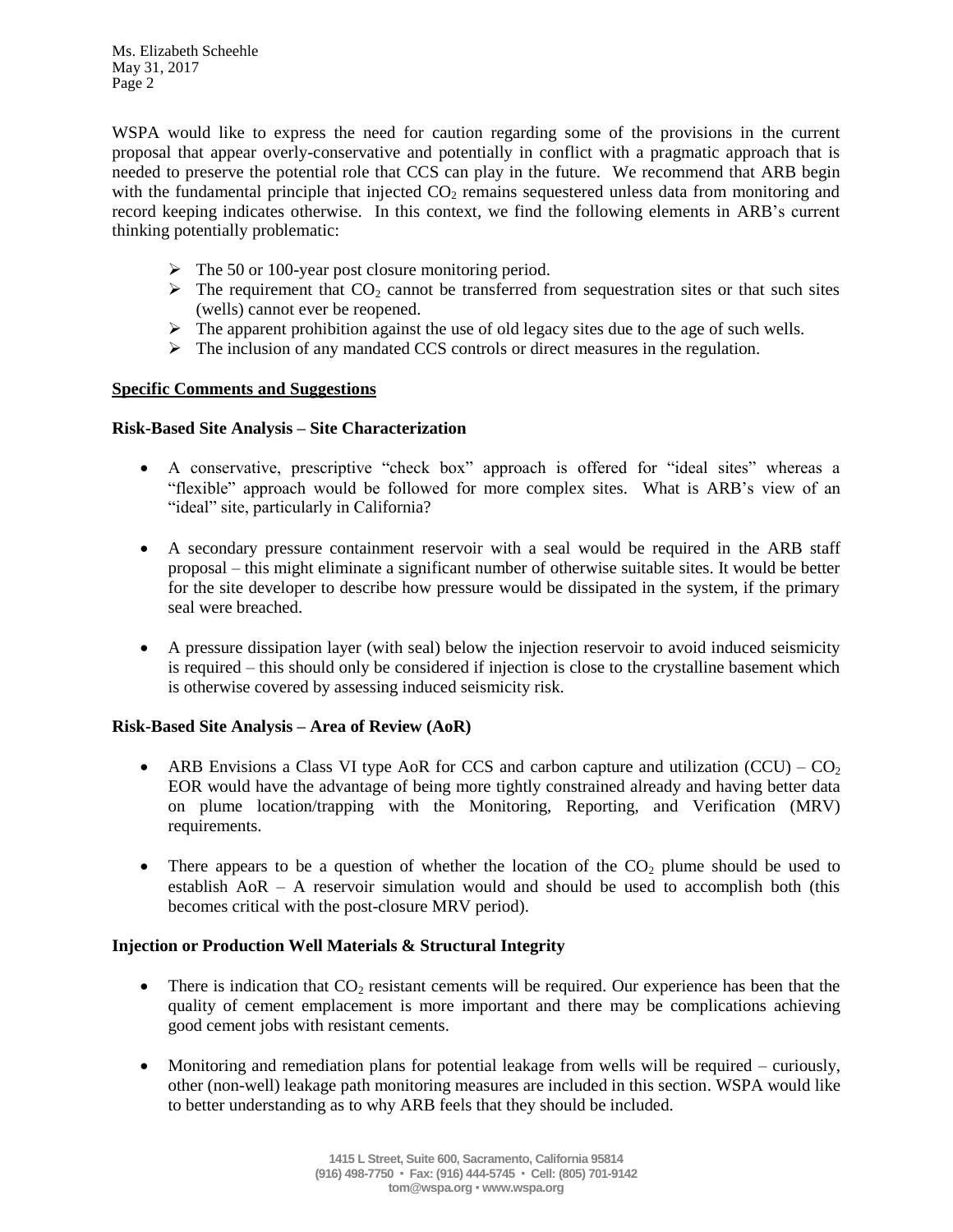# **Operations**

- Focus on pressure management is reasonable (also see MRV comment below).
- An injected  $CO<sub>2</sub>$  purity standard may be introduced to prevent well integrity issues Presumably  $SOX/NOx$  forming acids are of concern  $(H<sub>2</sub>S)$  is not particularly corrosive in solution) but depending on the mole percent, these may not add much more acidity potential than carbonic acid. The operator should be permitted to present a model showing acidity risk.

### **Monitoring, Reporting & Verification (MRV)**

- Continuous pressure monitoring in all wells (injection, monitoring and if applicable production) would be required. This is reasonable to a point but may involve significant maintenance of equipment. Less costly "above zone" monitoring should be permitted as a trade-off in-reservoir monitoring wells.
- There are implied requirements for the type and location of monitoring instrumentation this should be determined by the AoR analysis. The choice of technology should be based on relative risk and simulations (i.e., seismic does not work in some settings and technology is evolving).
- The 50- or 100-year post closure monitoring period that is reduced only with vague criteria is highly problematic. "Plume stability" is mentioned as a key criterion but this needs to be defined or are MRV data consistent with reservoir simulations (and this can be reliably projected into the future)?
- WSPA prefers a concise, model-based approach to proposing a default (and lower) number as a starting point for a check box or scorecard test.
- Pre-Injection: Based on technical analysis/modeling, set a preliminary post-closure period that would allow the proponent to develop a P10-, 50-, 90-probability model. While it is expected that ARB will incorporate a default post-closure period, the Lawrence Berkeley National Laboratory (LBNL) checkbox or "scorecard" could be used to determine whether this goes up or down from some more modest period.
- $\bullet$  Have set review periods once injection starts (e.g., 1, 5, 10, 15, 20, 30 years) to propose adjustments to AoR and appropriate operating parameters and/or MRV deployments
- Five years before planned injection cessation review project migration forecast (AoR,  $CO<sub>2</sub>$  state and movement) and address potential hazards within adjusted AoR (e.g., wells, transmissive faults). Set a risk-based target post-injection time period.
- Perform periodic reviews to adjust target post-injection period up or down.
- Base granting a closure certificate and limited liability release on performance criteria
- ARB is apparently implying that leakage through the overburden to the surface should be monitored (i.e., set up in advance with baselines). A "deep and early" philosophy should be proposed whereby reservoir surveillance anomalies would trigger localized overburden surveillance. Soil/atmospheric gas grids and underground sources of drinking water (USDW)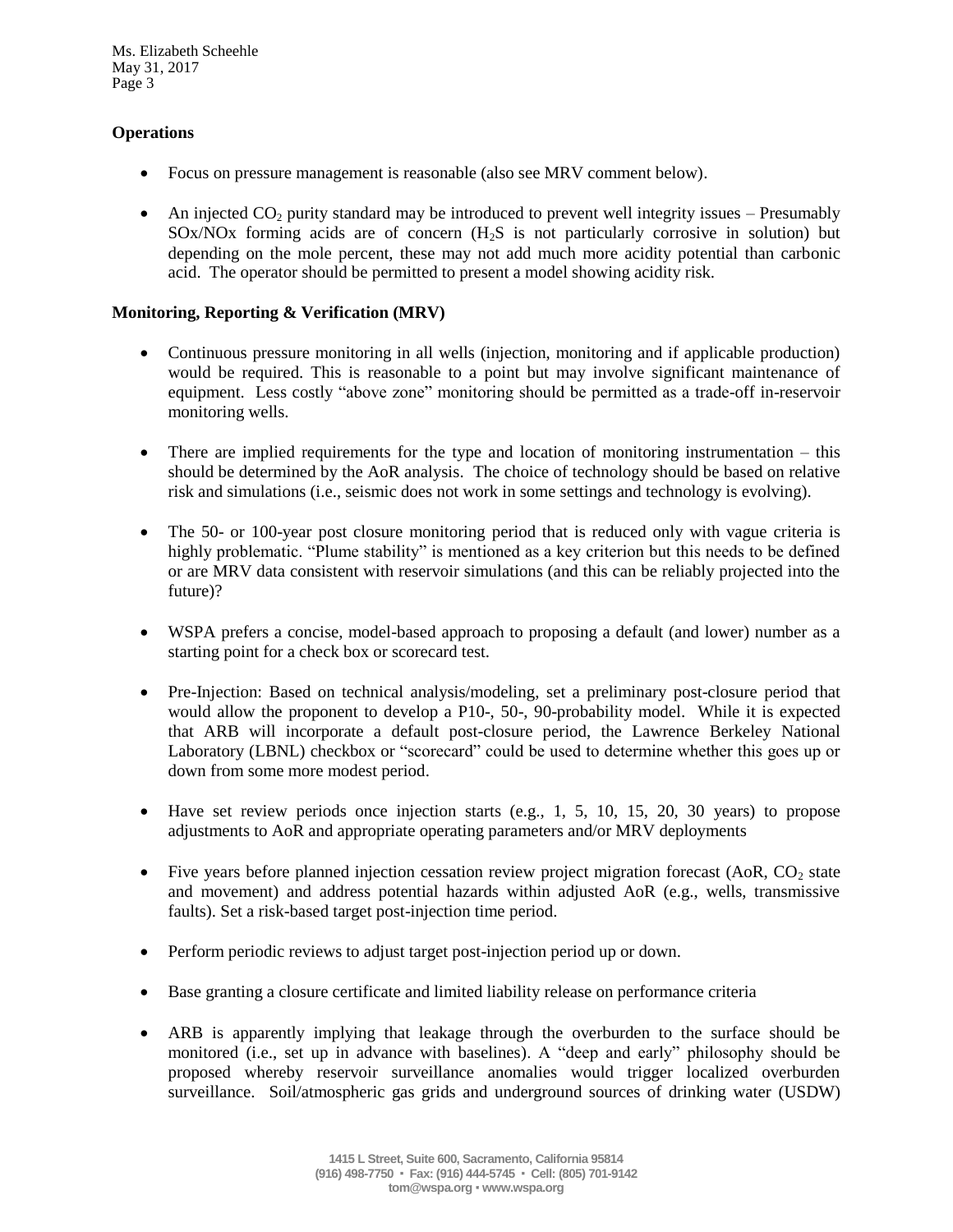> monitoring wells should be avoided (ARB has heard compelling R&D results from University of Texas – Bureau of Economic Geology on this item).

### **Economics**

- The discussion of CCS economics on pages 24-26 of the Summary Paper focuses on capture cost, and at times, staff appears to equate capture cost with the full CCS cost. They only briefly touch on transportation and storage cost in the last two sentences of the section (on page 26): *"Transportation and storage costs highly depend on the distance between emission sources and storage sites, volume of CO<sup>2</sup> emissions (affect economies of scale), and the utilization of pipelines (underutilization increases transportation and storage cost). Additionally, there is cost associated with monitoring, and post-injection site care."* It is not clear whether ARB fully appreciates the potential significance of MRV costs, depending on the requirements they put in place. The relative cost of  $CO<sub>2</sub>$  transportation and MRV can be significant, especially for noncombustion CO<sub>2</sub> sources such as ethanol or natural gas processing plants.
- ARB characterizes hydrogen production as a "low hanging fruit" opportunity (page 25), while cement is one of the sectors where "capture cost is perceived to be significantly higher." Cement plants produce concentrated  $CO<sub>2</sub>$  streams and are at least as attractive for CCS as the current design of hydrogen plants. Presumably by "low hanging fruit" staff is referring to the "old style" hydrogen plants - steam methane reforming (SMR) with methanizer and  $CO<sub>2</sub>$  scrub - with almost pure  $CO<sub>2</sub>$  exhaust. The newer design plants are based on SMR + pressure swing adsorption (PSA) system with  $CO<sub>2</sub>$  concertation around 15-20%. Depending on their configuration, the exhaust coming out of cement plants can be as high as  $33\%$ .<sup>1</sup>
- In discussing the concept of a  $CO<sub>2</sub>$  pipeline network and injection hubs (page 4), ARB is exploring the concept of pipelines connecting  $CO<sub>2</sub>$  sources to appropriate injection sites "to reduce CCS costs and complexities." WSPA would like to see ARB elaborate on how this would work, and in particular, the MRV requirements for entities who inject  $CO<sub>2</sub>$  into the network.

# **Emissions Boundary**

 $\overline{\phantom{a}}$ 

- In addition to emission accounting methodology, defining CCS system boundaries is a key focus area in ARB's development of CCS procedures and protocols. In the Concept Paper (page 3). it discusses different CCS system boundaries for the Cap & Trade program vs the LCFS: "Under the Cap  $\&$  Trade QM, the system boundary will be defined to align with the entities that generate a compliance obligation and is likely to include the sequestration site, subsurface, and equipment" vs "Under the LCFS, staff plans to draw a system boundary that includes the substantial sources of emissions for CCS projects, essentially capture, compression, transport, and injection of CO2." WSPA would like ARB to discuss the differences and the potential for added accounting work.
- *"Staff is considering a project system boundary that begins with generation and capture of CO2. Emissions upstream of CO2 generation would be assigned to the primary product causing those emissions.*" It is unclear how this would work in the case of natural gas processing plants where geologic  $CO<sub>2</sub>$  is separated and then either released to the atmosphere or routed for sequestration or other use. WSPA requests clarification as to how the released  $CO<sub>2</sub>$  will count against the plant or whether the plant will get credit for capturing the natural  $CO<sub>2</sub>$ . In doing so, perhaps there is a

 $1^1$  CO<sub>2</sub> Capture Technologies for Cement Industry, Bosoaga, Masek, Oakley, February 2009.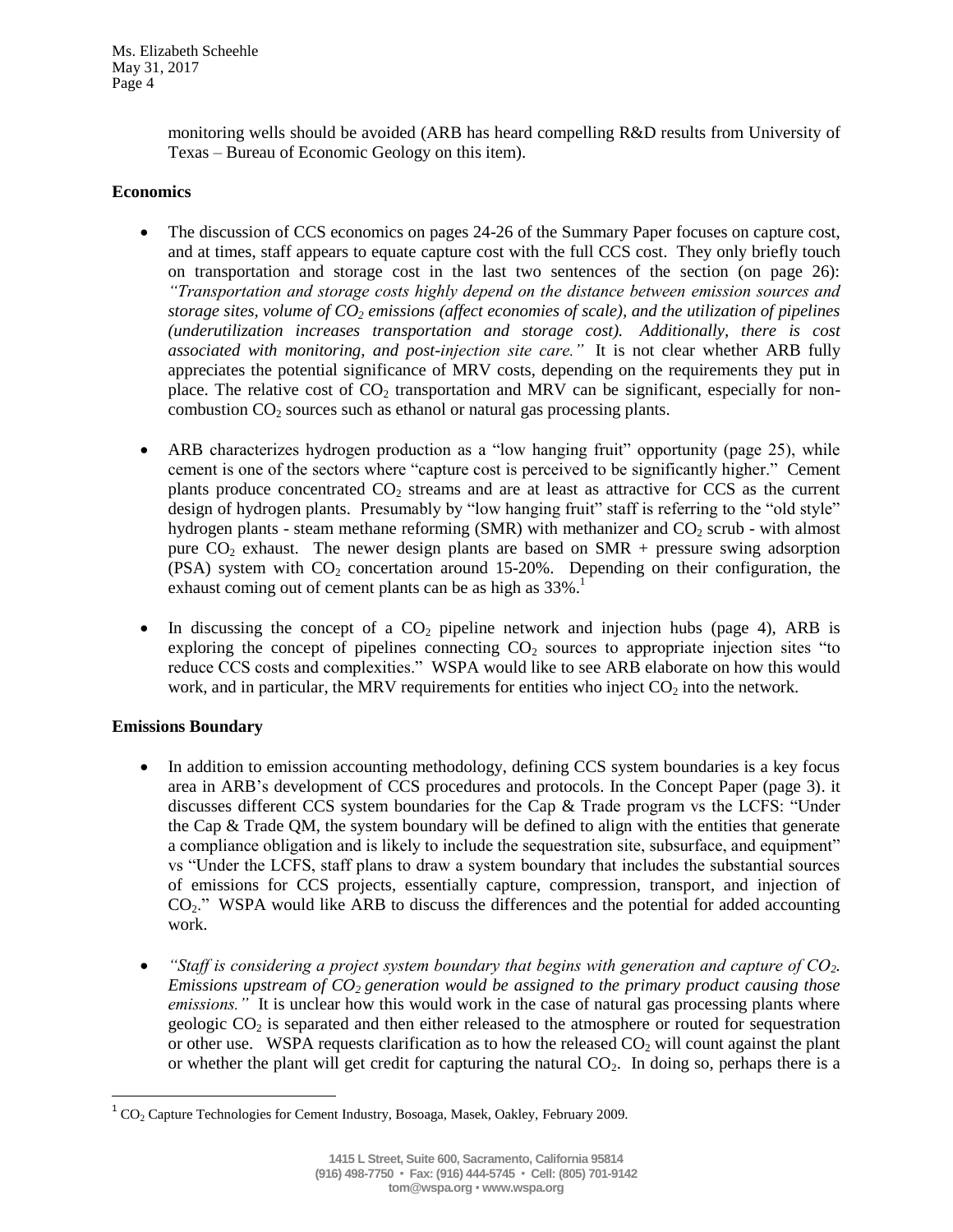need for ARB to distinguish between geologic and combustion  $CO<sub>2</sub>$ . Obviously, there will be emissions associated with the  $CO<sub>2</sub>$  separation, capture, or compression steps that also need to be addressed.

 It seems unreasonable to have both operators and pore space owners jointly responsible for permanence of sequestration. Although the example given may be reasonable (pore space owner notifies ARB about planned drilling post-closure), there may be other provisions that are untenable for both parties.

## **Credit Allocation**

- While we recognize that the Quantification Methodology's (QM's) current purpose is to address the credit process in LCFS, WSPA sees its value in setting a reasonable standard for both LCFS and Cap & Trade. WSPA agrees that capture and storage facilities do not need to be co-located. We suggest that rather than making the storage facilities a "co-applicant" and thereby complicating the process, that the storage facilities will have their own permits. Alternatively, WSPA suggests that storage facilities should be permitted and designated as an applicant.
- For refineries that would capture CO2 from steam methane reforming units, heater stacks or cogeneration units, it is not clear how credits would be calculated under the LCFS program. Would the credits be calculated per section 95489(f) of the existing regulations (Refinery Investment Credit Pilot Program) or would the credits be subject to a more specific calculation?
- ARB proposes to provide credits to the capture facility based on the principle that the capture facility is removing  $CO<sub>2</sub>$  from its emission stream. This may work based on a simple case where there are not two potential options for credit generation. However, if there are potential LCFS credits options between  $CO<sub>2</sub>$  sources, such as ethanol and EOR, this division could be managed via contract.

For example, if an EOR source manages  $CO<sub>2</sub>$  from several sources, then all may not be subject to LCFS crediting. If the EOR facility, for example, sends crude oil to CA, then some credits should be allocated to that crude. There may be cases where the EOR facility is better equipped to provide the application information to ARB rather than an ethanol plant. In all cases, the applications will be reviewed and tested for environmental integrity. WSPA suggests a flexible system to facilitate CCS and credit generation without pre-judging the best place to give credits at the start.

- WSPA requests feedback from ARB as to whether ARB will encourage the development of  $CO<sub>2</sub>$ pipelines for the gathering of the  $CO<sub>2</sub>$  produced at the refineries in the Los Angeles and San Francisco Bay areas, and for the transportation of the  $CO<sub>2</sub>$  to the appropriate fields for injection and sequestration.
- ARB should clarify its plans to account for captured  $CO<sub>2</sub>$  that is ultimately used for industrial processes with "temporary storage" such as chemicals, plastics, fuels, and food & beverage industries. The same applies to those semi-permanent storage products, such as carbonates and construction materials.
- There appears to be insufficient support offered by ARB on the position that permanent closure of  $CO<sub>2</sub> EOR$  sites would be required or that transfer of  $CO<sub>2</sub>$  from field to field would be disallowed. It would seem more appropriate for ARB to provide the flexibility to review and evaluate the